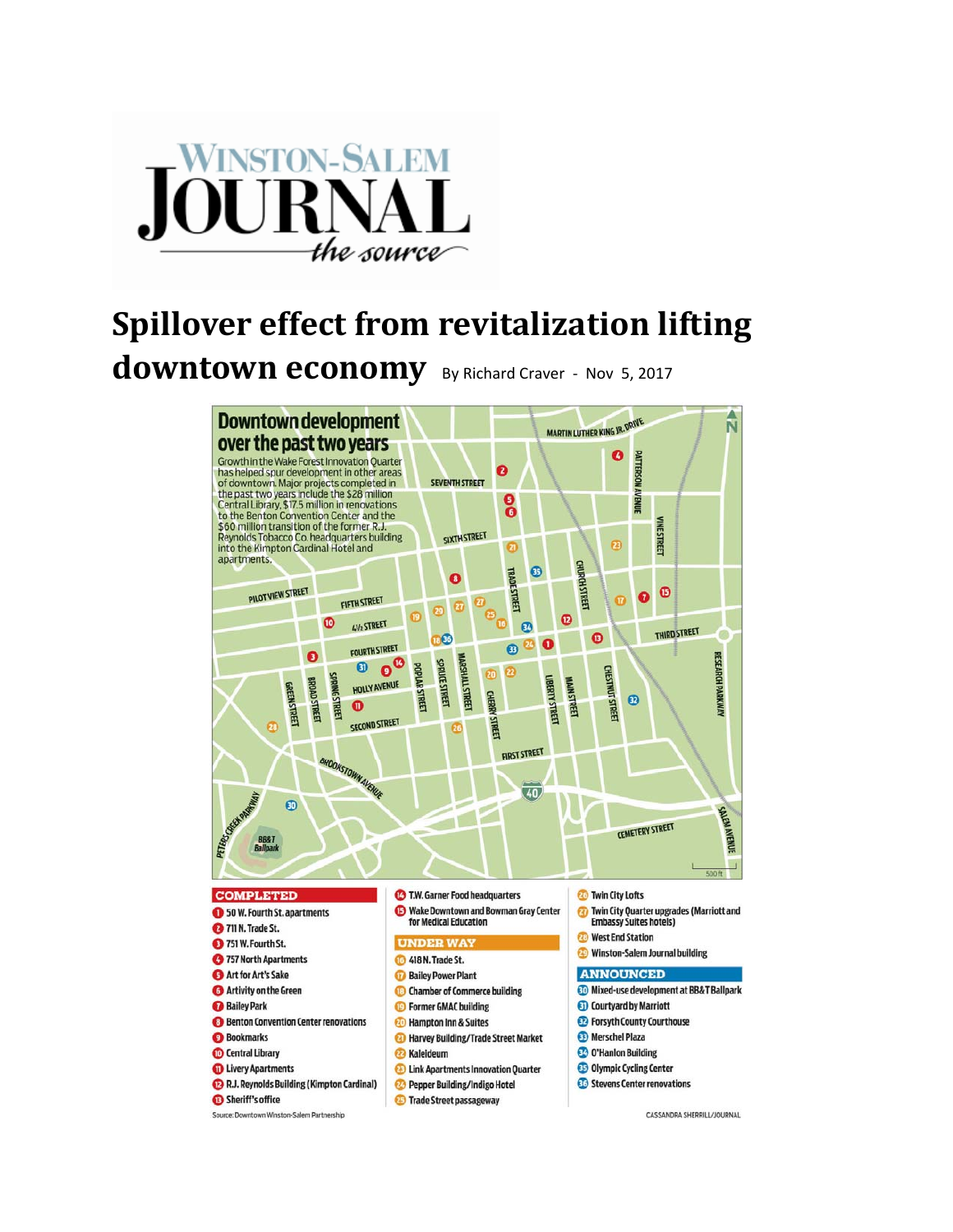The revitalization of downtown Winston-Salem — with more than \$1.5 billion spent since 2000 — is nearing a critical mass tipping point.

Expansion in one area, say housing and hotels, is having a spillover effect into other areas, such as retail, restaurants and amenities.

Some downtown observers have said for years they believe revitalization will have arrived once a grocery‐store chain opens an outlet to serve the 3,837 housing units. Publix made such an announcement Thursday for downtown Raleigh as part of a multipurpose project.

Until then, here are some of the recent downtown Winston‐Salem revitalization examples:

- An \$18 million, 126‐room Courtyard by Marriott will be built at 640 W. Fourth St. with a summer 2019 debut date;
- The sight of towering cranes at a complex in Wake Forest Innovation Quarter by Grubb Properties that will have, when completed in 2019, about 350 apartment units and 5,000 square feet of retail space wrapped around a shared parking deck with more than 850 spaces;
- Brand Properties' plans for a \$96 million campus near BB&T Ballpark that would include: a six‐story hotel with 133 rooms; a four‐ and five‐story apartment building with 313 residential units; a parking deck with 669 spaces; and a one‐story 9,000‐square‐foot retail site;
- The debut in August of the \$28 million Central Library that has more than 106,000 square feet of space with 90 public computers with internet access, as well as a 20-seat computer training lab;
- A \$17.5 million renovation to Benton Convention Center to modernize its appeal to the business travel and convention sectors;
- Plans of local business leader Don Flow and Charlotte commercial real-estate developer Grubb to redevelop the 18‐story GMAC building and an adjacent site extending to Fourth Street into a business center with retail spaces and apartments;
- UNC School of the Arts' board of trustees approving Sept. 22 a concept master plan for \$32.5 million in renovations to the Stevens Center over a potential five‐year period;
- A 119‐room hotel Hampton Inn and Suites being built at 235 N. Cherry St. at an estimated cost of \$6.49 million;
- \$10 million Twin City Lofts project at 400 W. Fourth St. with CycleBar as a street-level tenant; and
- The move of Sweet Potatoes to a larger site with another restaurant taking its former site.

"Downtown Winston‐Salem has become a very attractive place to live and do business," said Mark Vitner, a senior economist with Wells Fargo Securities with a focus on the N.C. economy.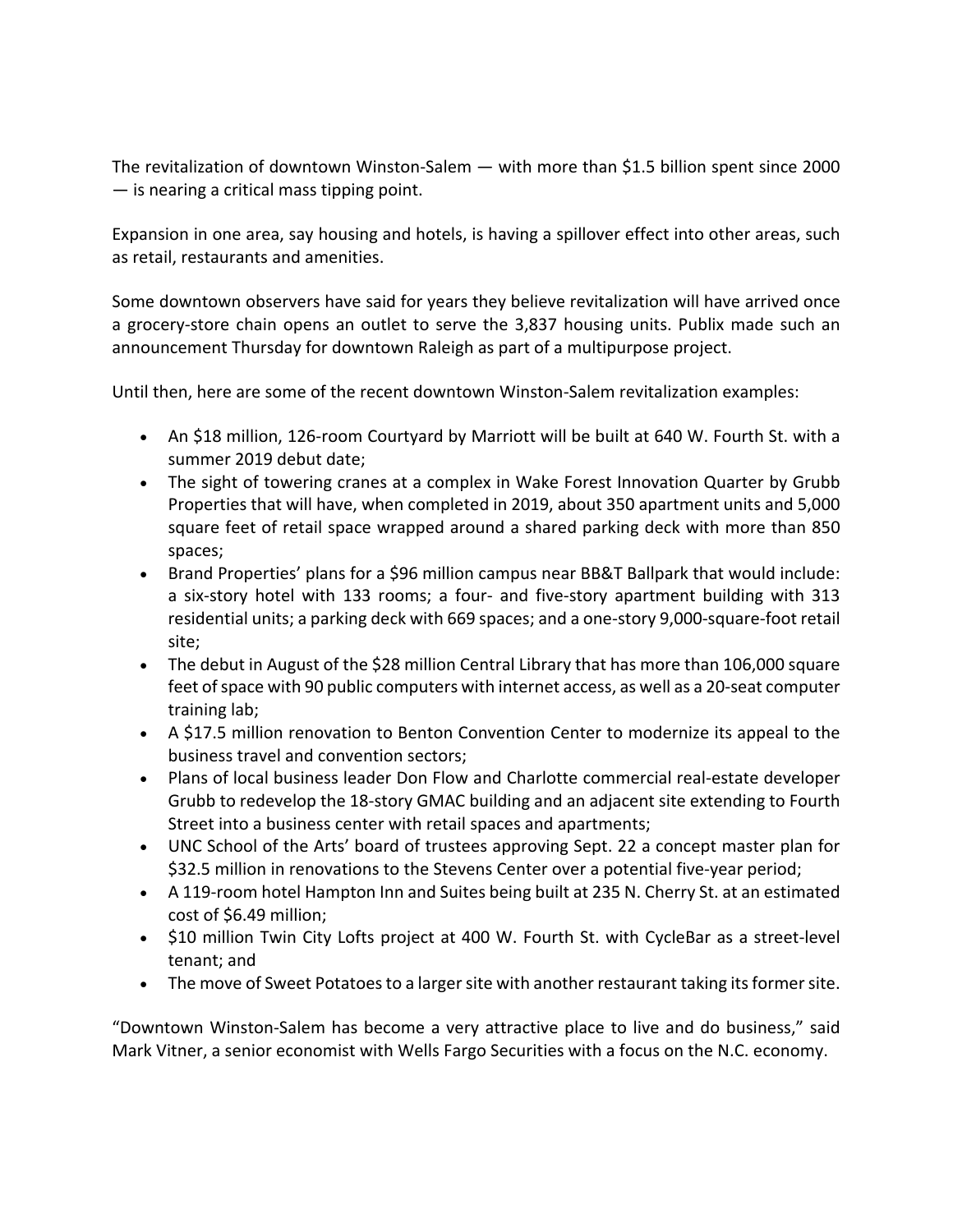"The arrival of new hotels and restaurants has provided the critical mass needed to get the region noticed by prospective new employers.

"Businesses are increasingly looking for locations that have a certain charm and buzz to them, particularly if it enhances the ability to attract and retain younger college-educated workers."

Michael Walden, an economics professor at N.C. State University, had a chance recently to observe the revitalization effort firsthand when he came downtown to deliver a presentation to the N.C Manufacturers conference.

"I was very impressed with the positive changes in the downtown," Walden said.

"It is still relatively small compared to other cities, but for companies looking for a mid‐sized city location with good access, Winston-Salem certainly can be an option."

## **\$1.5 billion**

Investments downtown from 2000 to 2016 total about \$1.5 billion, according to a study by Winston‐Salem/Forsyth County Planning and Development Services. The data is based on city and county building permits for the same period.

About half that amount — at least \$713 million — has been spent in the nearly 200‐acre research park, an enterprise of Wake Forest Baptist Medical Center. The Innovation Quarter was conceived as a place where people can work, live, learn and play.

Jason Thiel, president of Downtown Winston‐Salem Partnership, said he views the revitalization initiative as a continuing effort to "raise the bar for our downtown community."

There are 3,837 residential units in downtown, with 1,978 built since 2005. Another 553 rental properties are in the proposed stage.

Although 81.7 percent of the downtown residential units are rental properties, Thiel said that "more housing units will increase demand for more businesses downtown."

The research park project is considered as "the largest private development ever of residential apartments in downtown Winston‐Salem," Eric Tomlinson, president of Wake Forest Innovation Quarter, told the Winston‐Salem Journal in October 2016.

"The continued rapid growth of Wake Forest Innovation Quarter has created demand for more housing, more retail and more parking. This project is one of many steps in our efforts to meet that demand."

Meanwhile, Hospitality Ventures Management Group of Atlanta is planning to spend \$20 million on buying and renovating the 316‐room Marriott and the 150‐room Embassy Suites. The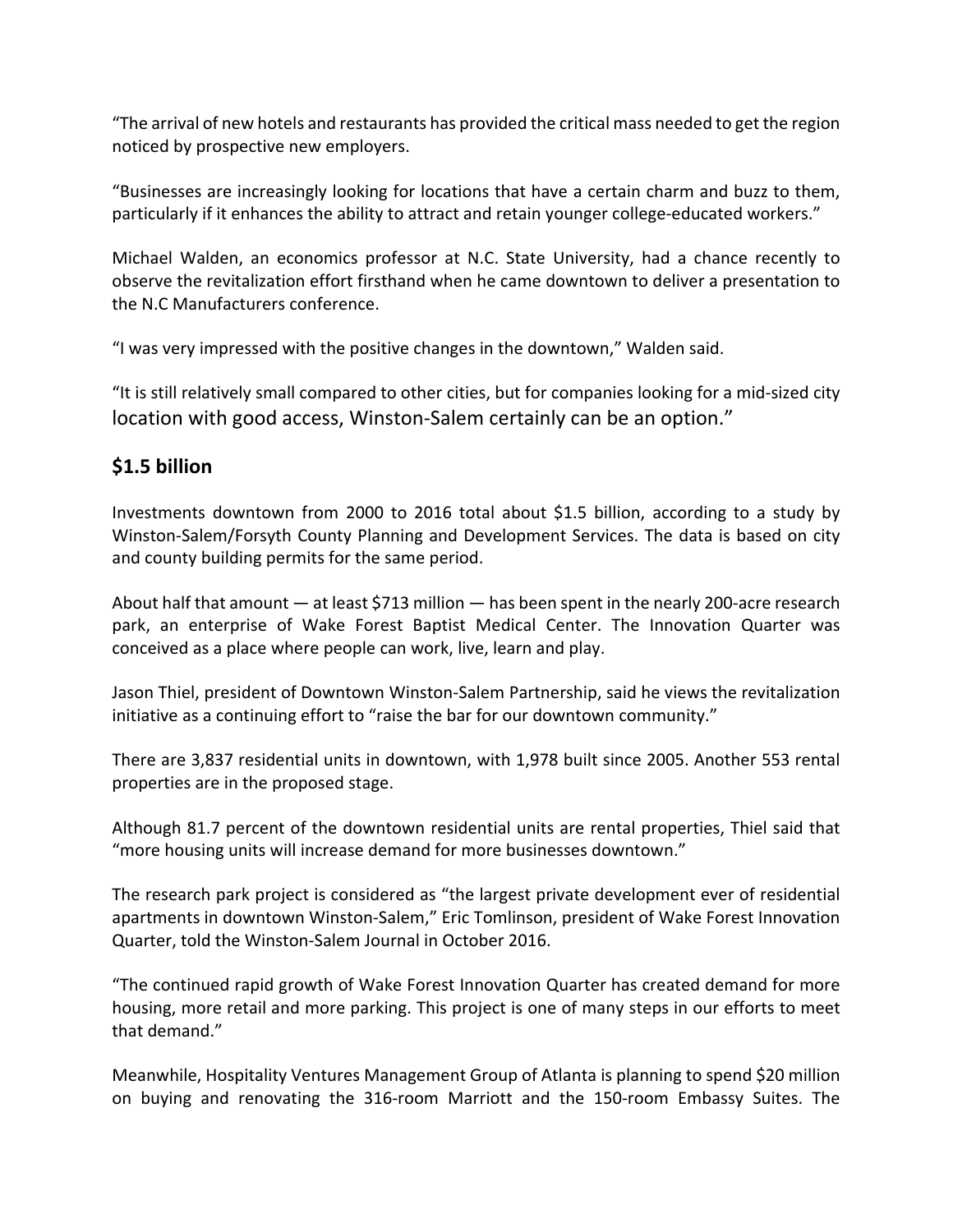investment is related to the \$17.5 million upgrade to Benton Convention Center, which Hospitality manages for the city.

"My sense is that the impressive redevelopment of downtown Winston‐Salem, beginning with projects like the transformation of the R.J. Reynolds buildings, including the Kimpton Hotel and the Indigo Hotel in the Pepper Building, are becoming a story line of national interest," said John H. Boyd, a principal in The Boyd Co. Inc., a New Jersey site‐location consulting company.

"Downtown redevelopment and historic preservation is growing as a trend coast to coast, with it being leveraged in Winston‐Salem in such a marvelous fashion."

## **Development tools**

A city of Winston‐Salem report says that parking decks have always been seen as "a tool to leverage major development in the community."

The Link Apartments complex in the research park, with an 850‐space parking deck a key component, is proof of that concept.

An existing parking lot played a key role for the Courtyard by Marriott hotel project, which is being built between Foothills Brewery and the 730‐space Center City West parking deck.

Foothills Brewery founder Jamie Bartholomaussaid the hotel project helped clinch his company's decision to invest in a new coffee shop, bar and event space connected to the brewpub.

It's a section of downtown that has experienced, until recently, limited economic‐development progress in the revitalization spree compared with the heart of downtown and the blossoming of Wake Forest Innovation Quarter.

There was a brief spark of hope in 2003 when Krispy Kreme Doughnuts Inc. was going to be the anchor for Unity Place — an office, entertainment, arts and residential development stretching from Broad Street to Brookstown Avenue and from Second to Fourth streets. Another key element was going to be an IMAX theater.

However, by 2005, corporate, financial and regulatory troubles at Krispy Kreme had basically put an end to Unity Place.

A bright spot has been 751 W. Fourth St., where Winston‐Salem Foundation is an anchor in a 55,000‐square‐foot building at the corner of Fourth and Broad streets. Plans were unveiled July 21 for a \$35 million luxury apartment complex between Brookstown Avenue and Green Street.

Another economic shot‐in‐the‐arm came in 2016, when TW Garner Food Co. moved its headquarters to a 14,500-square-foot site in the Nash-Bolich building on Fourth Street.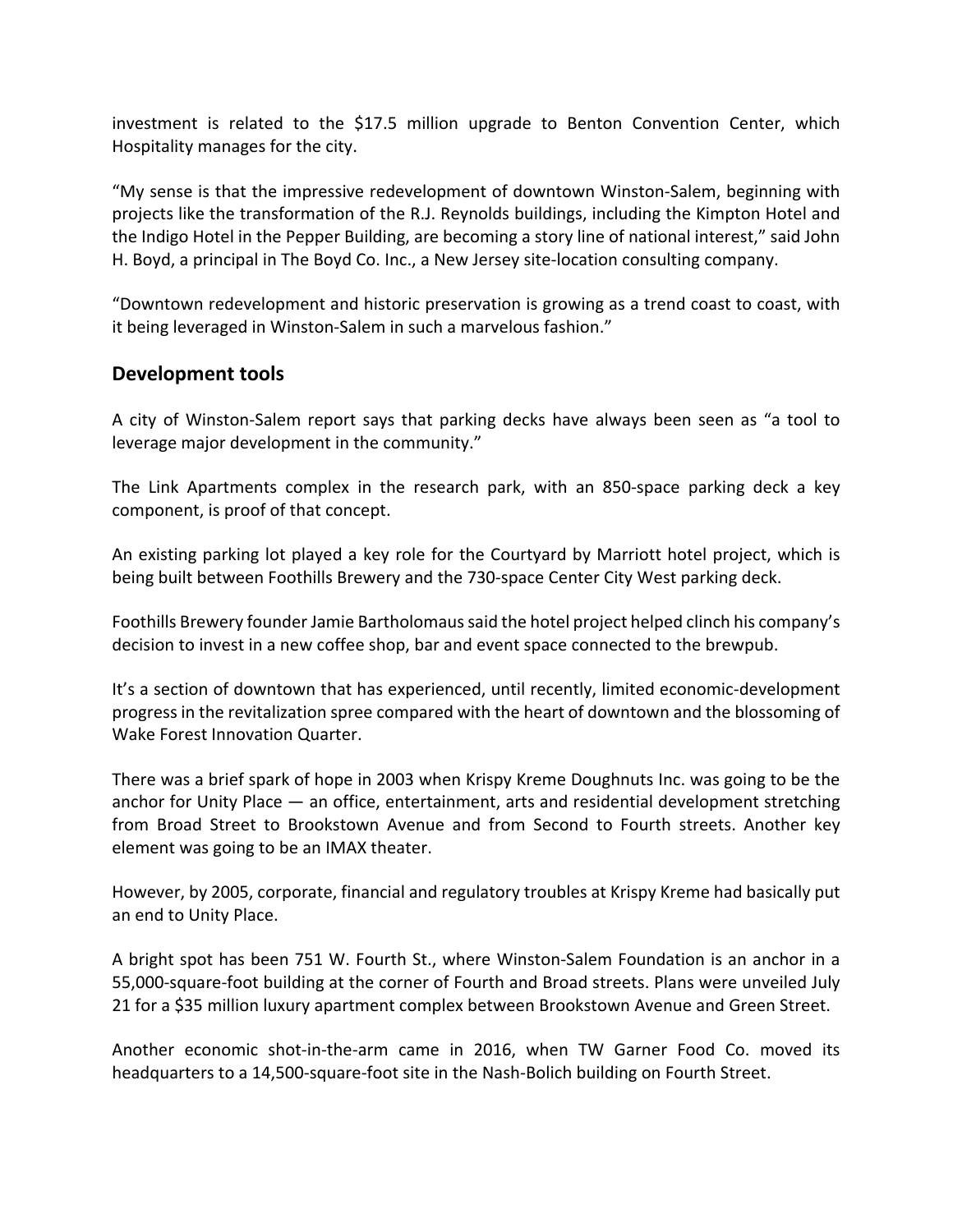When Winston‐Salem embraced the brand of City of the Arts and Innovation, Garner officialssaid they took it as a challenge to blend its Texas Pete product innovations with its planned downtown headquarters. They met that goal by featuring a culinary test kitchen on the main floor.

The 751 West Fifth and Courtyard by Marriott projects involve John Reece II, managing partner of Commercial Realty Advisors LLC.

Reece said his group continues to explore a second office building — across the street from 751 W. Fourth down Broad — that could be a \$12 million project.

"I think the development of 751 West Fourth was an example of a successful attempt at progress for this submarket," Reece said.

"The new county library, QB and Springhouse restaurants, upgrades at the Center City West Parking facility, Garner Food's new headquarters, opening of Bookmarks and a number of new tenants in the Nash Building all represent successful attempts at progress."

## **Into the future**

After spending \$6.15 million to buy the property, Flow 500 West Fifth LLC has pledged to spend \$10 million on upgrades to the former GMAC building.

Flow Automotive Cos. will take 90,000 square feet of office space, where it will have a workforce of 140.

Among the new uses besides consolidating Flow Automotive offices are providing start‐up and early‐stage companies with affordable space as well as dedicating 17,500 square feet toward a nonprofit business accelerator organization called Winston Starts, a nonprofit corporation headed by Steve Lineberger.

"Our goal is to fill the building with vitality and young people who want to start companies, who want to take risks, and want to imagine a different future," Flow said during an Oct. 26 presentation to the Downtown Winston‐Salem Partnership.

Simultaneously, Grubb's \$48 million mixed‐use project at the site features 240 apartments and retail space.

On the downtown wish list for Gayle Anderson is "more condos downtown, in addition to the apartments, to offer more options for downtown living." Anderson plans to retire in December as Winston‐Salem Chamber of Commerce's president and chief executive.

"I would like to see continued work to do infill development projects between the central business district, Goler, West End, Crystal Towers and Boston Thurmond neighborhoods," she said.